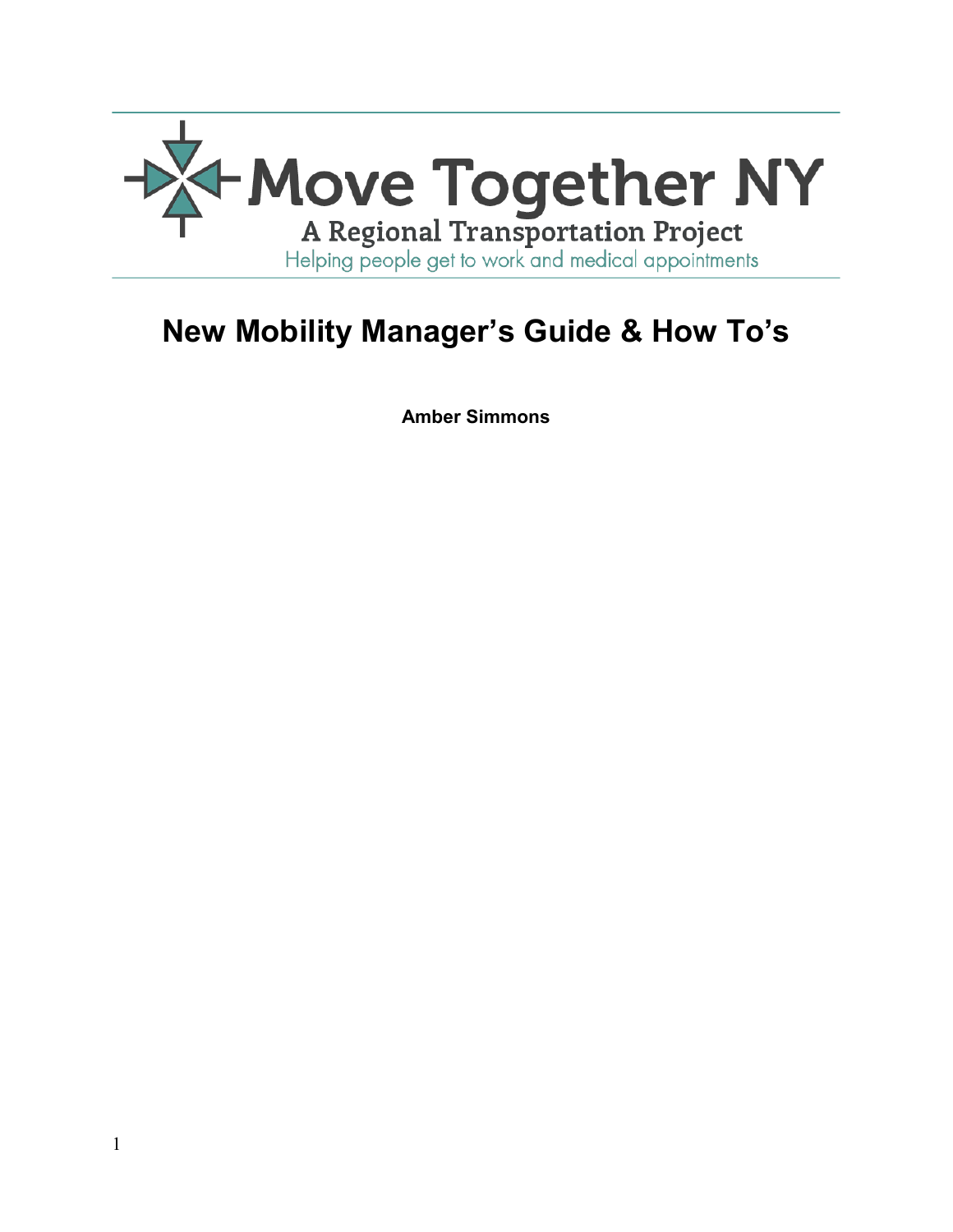## **Contents**

|  | 5. Programming (when to create, collaborate or reinvent the wheel) 11 |  |  |
|--|-----------------------------------------------------------------------|--|--|
|  |                                                                       |  |  |
|  |                                                                       |  |  |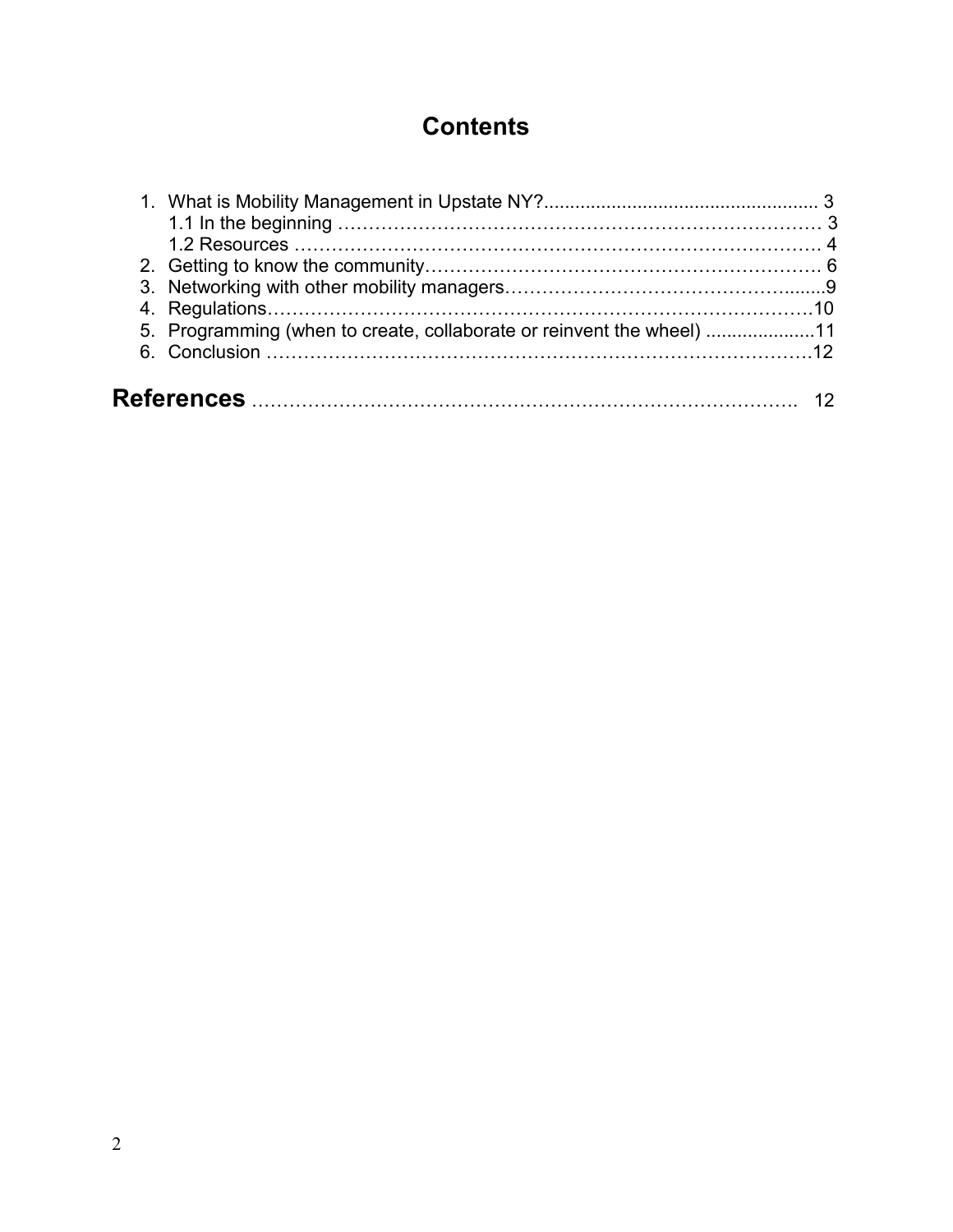### **1. What is Mobility Management in Upstate NY?**

#### **Introduction:**

*Mobility Management is about bringing people together. Bringing together the people who need transportation, with the people who provide transportation and the people who can pay for transportation to address community transportation needs.*

*It's making the most of existing resources, creating new services when needed and looking at the issues through the lens of the rider.*

The definition above is a variation of the one provided by the National Center for Mobility Management. The National Center for Mobility Management (NCMM) definition is:

"Mobility management is a customer-focused approach to creating and implementing transportation solutions that respond to mobility needs. It includes a wide and varied range of strategies to improve mobility access in urban, suburban, and rural areas for all individuals regardless of ability, age, income, or destination. As such, mobility management encompasses activities from one-on-one services for individual customers to system-level solutions for moving high volumes of travellers. In essence, it's about managing mobility options in the best way possible to meet transportation needs affordably, efficiently, and effectively." ("What is mobility management", n.d.).

Now let's share some great existing resources which will give you a good idea of how mobility management functions on a national level as well as cement the idea that it's a fluid, everchanging process that is highly customizable to the community you are representing.

#### **1.1 In the Beginning…**

Mobility Managers come from diverse backgrounds and they bring a variety of strengths to the table. The [National Center for Mobility Management](https://nationalcenterformobilitymanagement.org/) lists some jobs descriptions from around the country. They have also published job-related competencies with a national focus.

But what does the job look like from a NY perspective? The answer is, *it varies,* but is similar across the state.

- It's about networking and being involved with the transportation providers and human service agencies throughout your community. (Whether a city, county or region)
- It's about listening to the needs of the community and identifying gaps in transportation services.
- It's about facilitation: bringing together people to help solve the community transportation needs
- It's about innovation: looking for creative ways and partnerships to address the needs
- It's about funding: Seeking funds to promote the ideas that solve community transportation needs
- It's about education: educating the public about available services, educating community organizations about what's available and how mobility management can help address their transportation needs.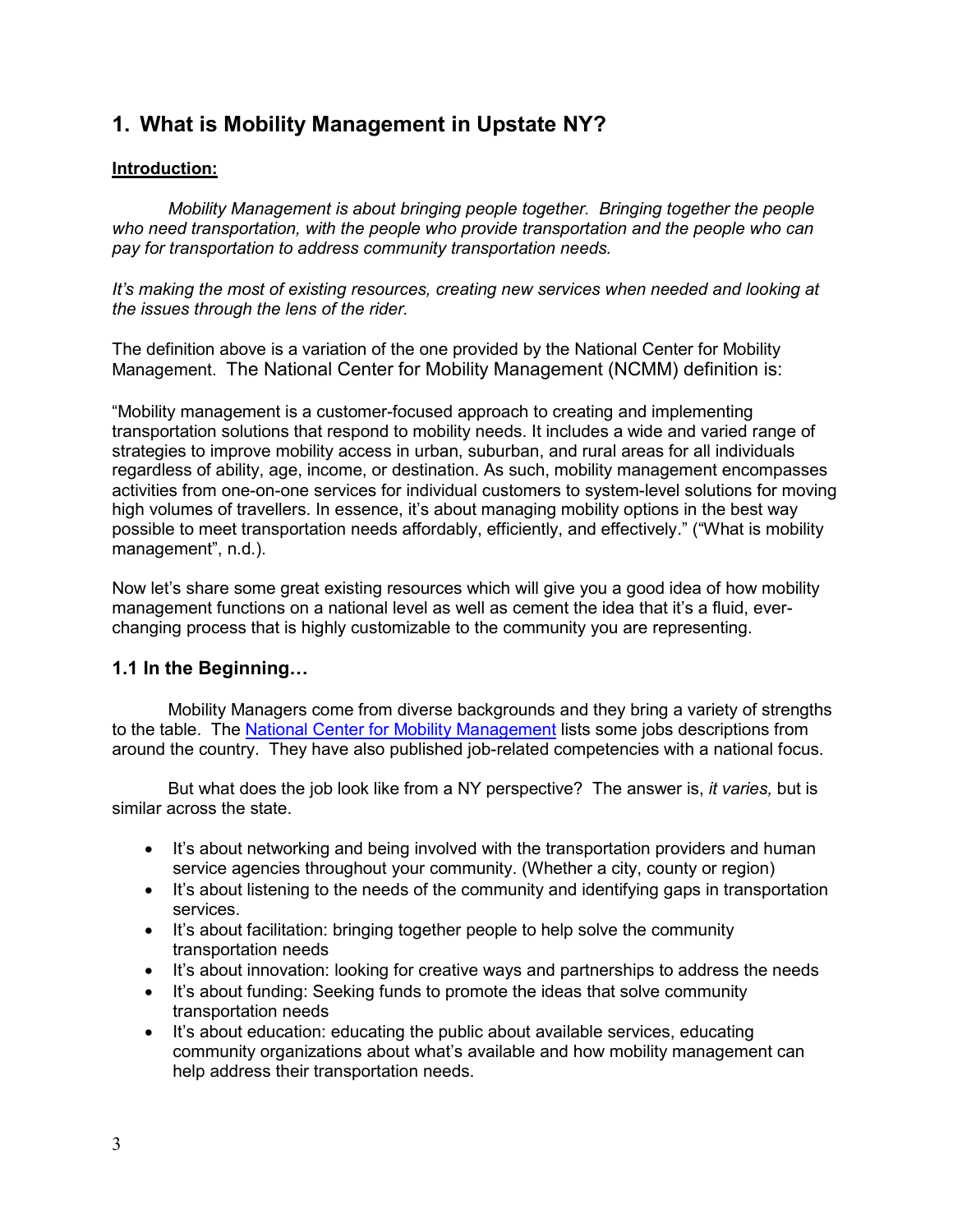- It's about partnerships: a Mobility Manager facilitates partnerships between entities. These partnerships are about meeting needs with existing funding, or applying for funding, but most of the time, there's no funding.
- It's about doing more with the same funds. Government or agencies will ask you how much can they 'save' with mobility management. The truth is, funds are always absorbed by something. Mobility Management is about doing *more* with the same funds.
- It's about networking: A mentor once advised, that a mobility manager who never leaves the office, isn't doing their job. Mobility Managers need to be out in the community, out learning from each other and out learning about other programs, challenges and opportunities in other communities.

#### **1.2 Resources:**

Below are existing, valuable resources that will assist you in navigating the world of mobility management.

| <b>Why Useful</b> |
|-------------------|
| Information,      |
| training, news,   |
| and other         |
| information.      |
| Annual Expo,      |
| training and      |
| information       |
|                   |
| Online, in-       |
| person and        |
| webinar           |
| training and      |
| information       |
| Training, tool    |
| kits, webinars    |
| and through       |
| <b>NYSDOT</b>     |
| contact.          |
| reimbursement     |
| for approved      |
| workshops<br>and  |
| conferences.      |
| NYS advocacy      |
| for transit, but  |
| also              |
| encourages        |
| mobility          |
| management        |
| through annual    |
| conference.       |
|                   |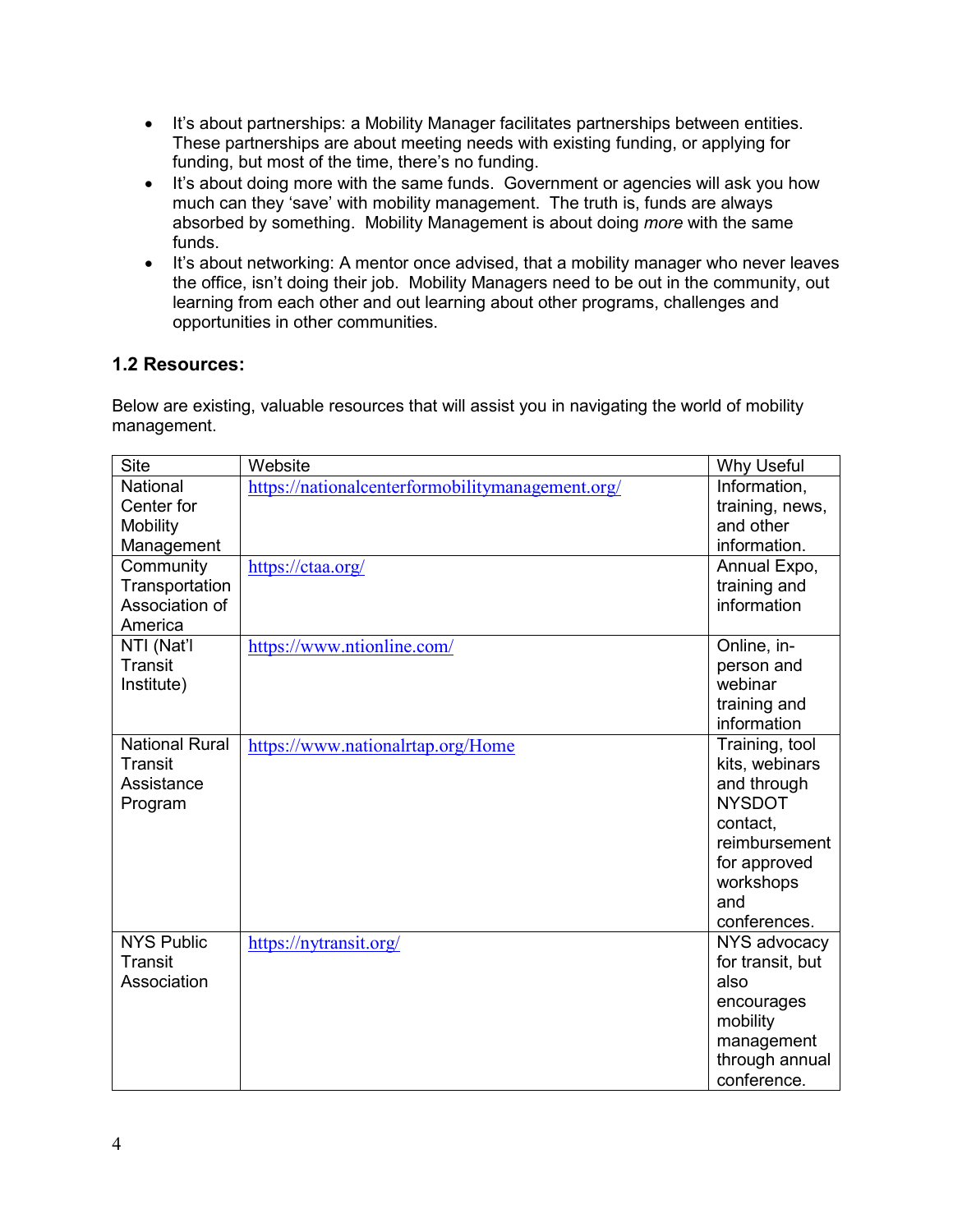| Move                           | https://www.movetogetherny.org/                            | A project                 |
|--------------------------------|------------------------------------------------------------|---------------------------|
| <b>Together NY</b>             |                                                            | based in NYS              |
|                                |                                                            | which supports            |
|                                |                                                            | mobility                  |
|                                |                                                            | management                |
|                                |                                                            | programs and              |
|                                |                                                            | the challenges            |
|                                |                                                            | associated                |
|                                |                                                            | with multi-               |
|                                |                                                            | modal, cross              |
|                                |                                                            | county                    |
|                                |                                                            | transportation.           |
|                                |                                                            | Provides                  |
|                                |                                                            | resources,                |
|                                |                                                            | education and             |
|                                |                                                            | outreach                  |
|                                |                                                            | opportunities.            |
| National                       | https://nationalcenterformobilitymanagement.org/acronyms-  | Acronyms of               |
| Center for                     | of-organizations-programs-and-commonly-used-terms/         | organizations,            |
| Mobility                       |                                                            | programs &                |
| Management                     |                                                            | commonly                  |
|                                |                                                            | used terms.               |
| 5311 Funding-                  | https://www.dot.ny.gov/divisions/policy-and-               | Overview,                 |
| <b>NYSDOT</b>                  | strategy/public-transportation/rural-programs/5311         | descriptions              |
|                                |                                                            | and links as              |
|                                |                                                            | well as forms             |
|                                |                                                            | and                       |
|                                |                                                            | application               |
|                                |                                                            | materials.                |
| 5310 Funding-<br><b>NYSDOT</b> | https://www.dot.ny.gov/divisions/policy-and-               | Overview,<br>descriptions |
|                                | strategy/public-transportation/specialized-                | and links as              |
|                                | transportation/5310                                        | well as forms             |
|                                |                                                            | and                       |
|                                |                                                            | application               |
|                                |                                                            | materials.                |
| $5307 - FTA$                   | https://www.transit.dot.gov/funding/grants/urbanized-area- | Overview,                 |
| formula funds                  | formula-grants-5307                                        | descriptions,             |
|                                |                                                            | tools and                 |
|                                |                                                            | contact                   |
|                                |                                                            | information.              |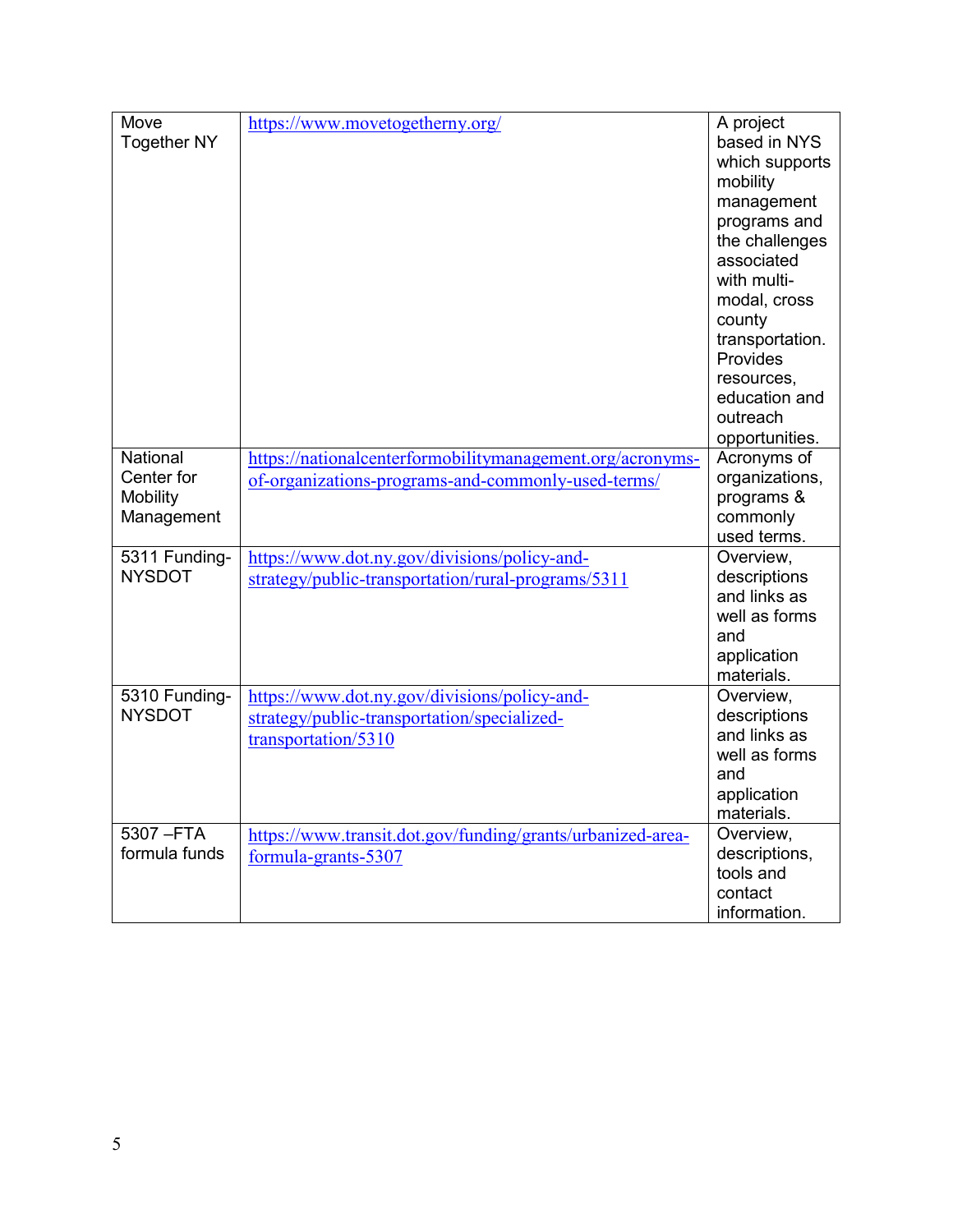### **2. Getting to know the Community**

Mobility Managers may already be familiar and engrained in their communities, but it's important to understand your audience. For instance, if your background is in business, you may be more in tuned with employers or the Chamber of Commerce. This is a huge benefit, but you may not be aware of the non-profit and human services of your community. In almost all cases, non-profits and government agencies will be the primary focus of your efforts due to their involvement with transportation disadvantaged populations. You may have extensive transit experience, but as a colleague once told me (who had 15+ years of transit experience and service development) "I thought I knew about transportation needs, until I went to work for DSS (Dept. of Social Services)."

Therefore, when you first begin your journey into mobility management, you will want to introduce yourself to as wide a swath of the community as possible.

*The most important part of this exercise is to learn who the stakeholders are, what services they provide and most importantly how you may be able to help them.*

When introducing yourself to community stakeholders, it is not an introductory sales pitch about the things you can or hope to do in the community. Stakeholders need to know you're interested in them and learning about what their needs. If you are filling an existing position, the same process applies. The stakeholders need to get to know you before they will trust you and before you can establish a relationship to address community needs. *This takes time, sometimes a year, so don't get frustrated.* 

#### How to get started:

If you're not familiar with the human services networks, this is a good place to start as these agencies typically support the same populations you will be focusing on. Below is a list of suggestions to help you get started:

Human Services Coalition (Committee): A group of this type exists in almost every community, although the name may vary. This group is made up of leaders or middle management of local non-profits and government human service agencies such as DSS, Aging services, workforce or employment services, charitable agencies, family or children's services, disability services, transportation services, housing, some healthcare or long-term care services. They typically meet quarterly, sometimes monthly. They will be a good source of identifying transportation needs, what programs currently exist and may help create solutions. How to get connected: Reach out to one of the Directors of the agency, explain who you are and ask if there is such a group that you might attend a meeting to learn more about their needs. *It's not about introducing you and what you can do, it's about learning who they are and what they need.*

Transit meetings: If you have transit service in your community, they report to someone and may have various groups they belong to or meetings they facilitate. If your position isn't already housed at transit, you will need to be entwined with transit to get to understand their services. Many agencies either host or attend the following types of meetings:

- Public Transit/Human Services Coordinated Transportation Meetings (more listed below)
- Rider's Advisory Committee
- Transportation Providers Committee or network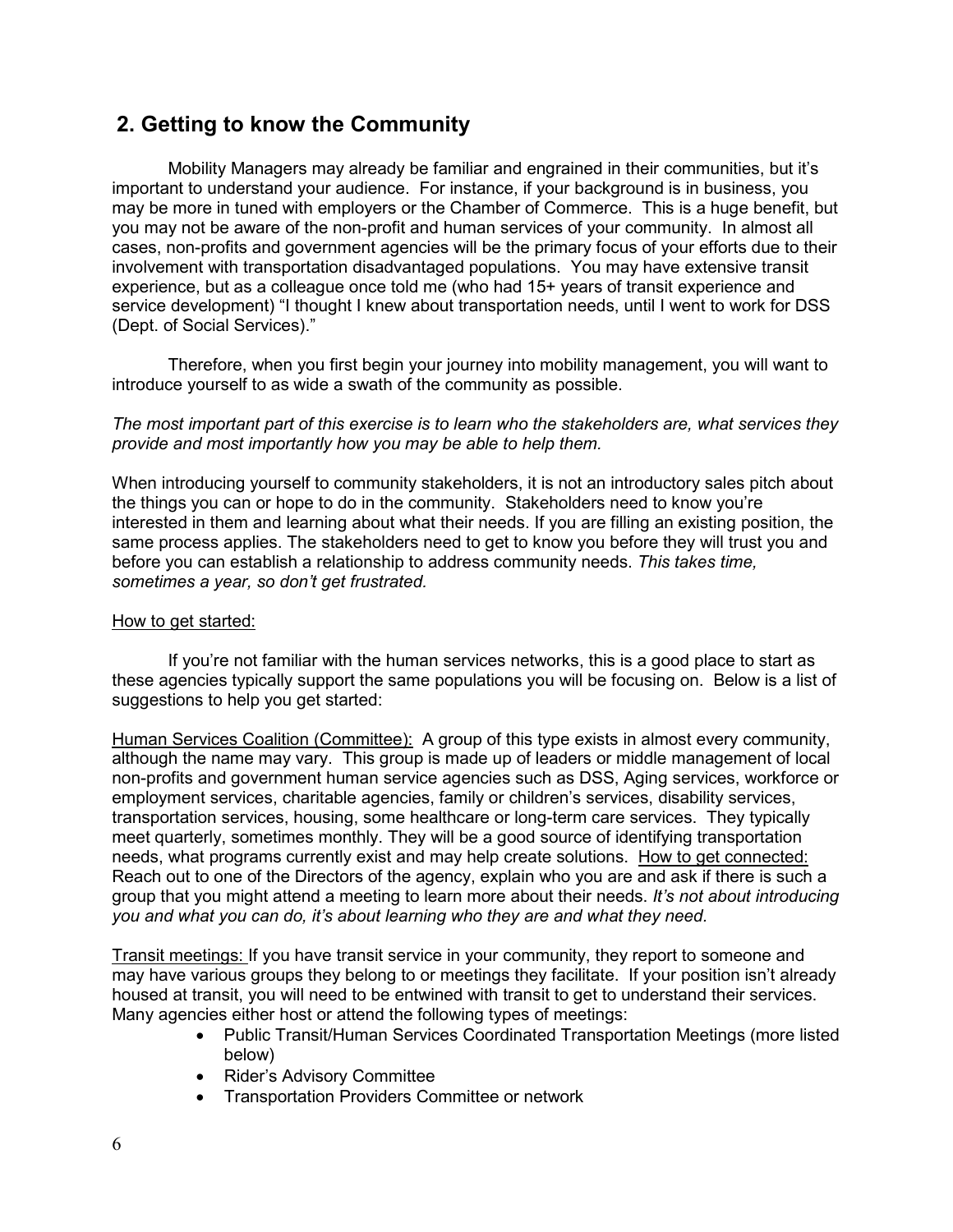• Transit Board Meeting

How to get connected: If you aren't already working for the transit agency, ask who the general Manager is. This can be found on the website, or normally any Human Service Agency who buys transit fare will know who the point of contact person is. They will be able to advise you how transit functions and what committees may be of interest to you.

#### Public Transit/Human Services Coordinated Transportation Meetings: Sometimes known as Coordinated Transportation Meetings:

These meetings were developed from funding requirements. Former federal funding programs required that such a committee be developed. The funds from these programs were passed to the state, and the state mandated that a plan be created and updated every 4 years, which identifies the gaps in transportation needs, as well as who provides service and priority areas to address. These meetings are facilitated by various people throughout the state. *This may be your job to create, and facilitate these meetings and it may be your responsibility to update the plan.* In some counties, the job falls to the MPO (Metropolitan Planning Organization). Your job will be to identify whose responsibility it is, and look to participate. How to get connected: If you're not sure who to contact, start with your *local transit provider* as they are almost always a member of this committee.

Aging / Disabilities Services Committee: This group is sometimes two succinct groups, but in some communities they are combined. There is generally an Aging Services organization which may be either an independent non-profit or part of the local government services. Examples are Office for the Aging, Senior services, Senior Centers, Long-term Care councils. How to get connected: Start with looking up the Director of the Aging services, and discuss a time to get to know them. Throughout that conversation (whether in-person or on the phone) ask about what meetings may involve other aging/disability services. When possible, try and get an in-person meeting, you will be able to establish a relationship faster with in-person meetings.

Chamber of Commerce Events/Meetings: Even though you may not run into many non-profit or government agencies here, your local officials may attend and the major employers typically attend. This will expand your reach to employers as you seek to gain an understanding of where people work and when, typically HR managers will not invite you to meet them and learn more, but you may gain "an in" by going to Chamber events or meetings.

Veteran Organizations: If you have a VA, locate their PR person and Mobility Specialist or Mobility Manager. How to get connected: If you can't get through, as they are not always easy to connect with, try your local Veterans Service Organization, DAV or other Veteran non-profit service. They will all be a wealth of knowledge and typically are happy to have your involvement to assist them in meeting Veteran needs.

Healthcare: This can be another iron curtain. If you don't already have contacts, or work in healthcare, it can be difficult to navigate. How to get connected: Try your Rural Health organizations. (Rural Health Network) or others. Typically, every rural and rural-ish area has one that covers the County or multiple counties. Another avenue to try are the NY organizations called DSRIP (Delivery System Reform Incentive Payment) programs. This is NY's effort at Medicaid redesign. There are multiple regional DSRIP's across the State, all with different names. Although DSRIP was supposed to end within 5 years, there are millions of dollars invested, thousands of jobs and is likely to continue. Find your region and start looking for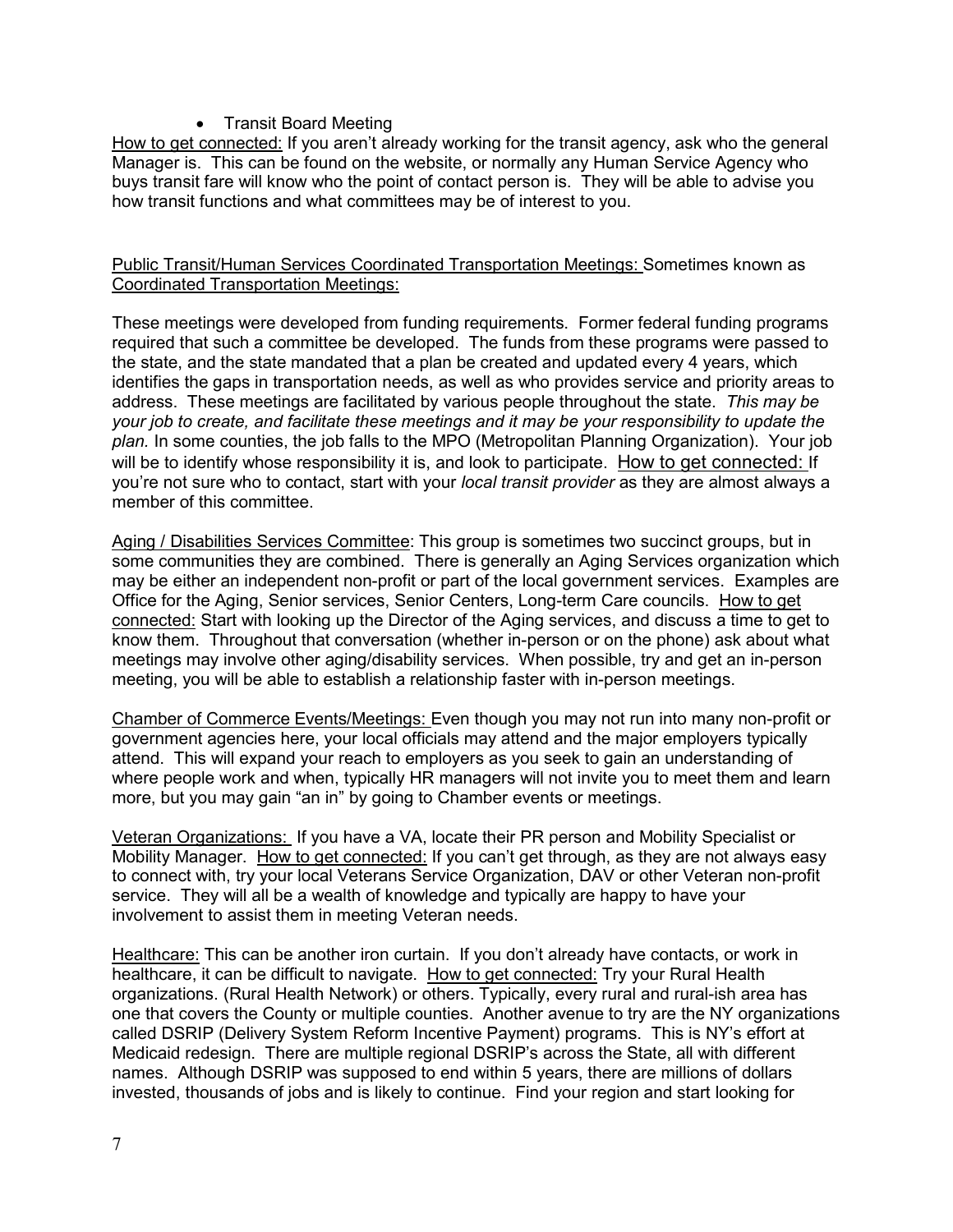contact agencies. They all have websites so you can search that. Here's a place to start: [https://www.health.ny.gov/health\\_care/medicaid/redesign/dsrip/](https://www.health.ny.gov/health_care/medicaid/redesign/dsrip/).

Every organization divides the state differently. That's important to know. DSRIP regional map is below:



Planning Department: Get to know your County/City Planner. They are a wealth of information and play various roles when it comes to transportation. Don't assume they all do the same thing. Like Mobility Management, they are fluid positions, and are responsible for different things in different communities. You can learn more about regional areas through the New York State Association of Regional Councils (NYSARC) Not to be confused with (NYSARC) yes, it was the same acronym, but the other NYSARC is now the Arc of New York State and refers to a group of a chapter- based non-profits that provide supports to people with developmental disabilities. Here's the planning council's version of regions throughout the state:

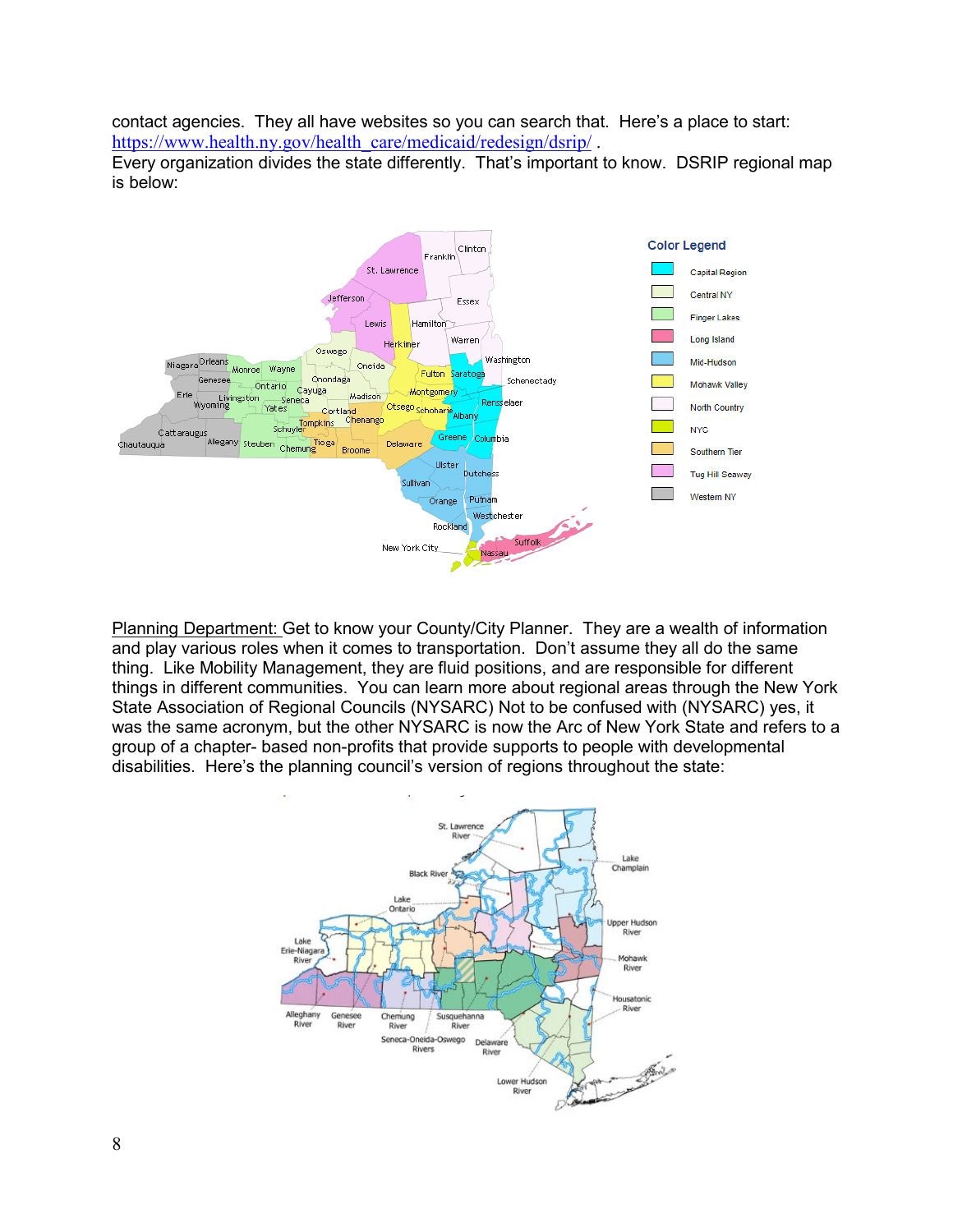How to get connected: Start with your local Planner and try for an in-person meeting. Get to know their projects, many may be working on a comprehensive plan or update to the plan. They may even seek your input once they get to know you.

Employment Services: In many areas the unemployment related entity which officially handles job-seekers and displaced job seekers, is Workforce NY. There's generally a work center or site in each county, but it may be connected to a larger, regional entity. How to get connected: Go to the work center and introduce yourself to the site manager. The smaller sites are almost always busy, so be brief and try and schedule an appointment. Other ways to connect with employers are temp agencies. Many are for-profit companies, but they usually have a good grasp on the employment needs within the area as well as the common challenges.

### **3. Networking with other Mobility Managers and Practitioners**

One important fact to remember is you are not alone. The Mobility Managers of New York have a culture which includes sharing projects, best practices, what has worked and what either didn't work at all, or what they would change about a solution they tried. *It is important for you to get to know who your neighboring Mobility Managers are and to participate in their meetings.*

Ideally, you should participate in all neighboring county's Coordinated Transportation Meetings. This is typically where the "players" of the region gather and discuss what projects are happening, what's working or what is not.

How to get connected: The Move Together NY Project keeps an ongoing list of Mobility Managers throughout the region and State. For mobility managers near you, contact: Amber Simmons at [as483@cornell.edu.](mailto:as483@cornell.edu) This information may be posted and updated on the Move [Together NY website](http://www.movetogetherny.org/) sometime in late 2019 or early 2020.

There are also networking opportunities you should try and attend through NYPTA (New York Public Transit Association). The annual conference which is usually in October or November has many state mobility practitioners who attend as well as educational workshops. Also, the annual CTAA (Community Transportation Association of America) Expo, which rotate to various sites throughout the US, is an excellent networking opportunity. Both events are currently reimbursable through RTAP.

Schedule a meeting with your local Mobility Managers (or nearest) to learn about their programs and regions. They will become a good partner and resource of information,

#### Collaboration:

This is part of the DNA of Mobility managers. They listen and learn from the experience of other mobility managers and as we mentioned, this is often accomplished through networking.

New York has recently formed the New York State Association for Mobility Management (NYSAMM) to assist mobility professionals. This group is currently in its infancy, and has been created to be a valuable resource and voice for mobility practitioners throughout the state.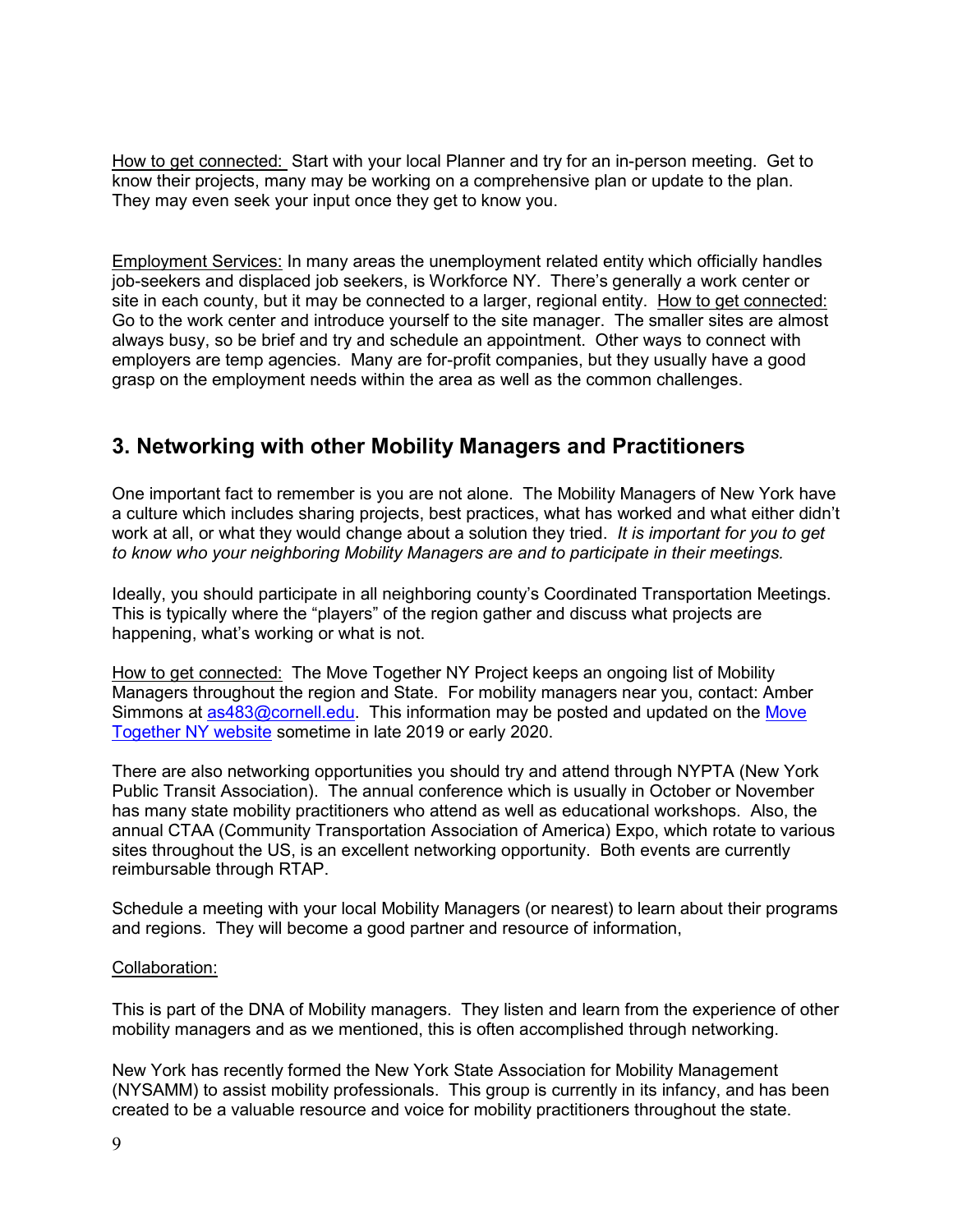There are also informal networks generally formed from common, regional travel patterns.

### **4. Regulations**

Transportation, especially publically funded transportation is highly regulated. Even if you are not directly involved with a transit agency, it will benefit you to know and understand the regulations that impact transportation and how it is funded. It's also advisable for you to understand the rules and regulations surrounding the primary sources of funding for Mobility Management in NY, which are 5310, 5311 and sometimes 5307 funds. These are FTA (Federal Transit Agency) grant programs. You can find how these programs are applied in NYS through the NYSDOT and FTA websites.

You should also review the STOA regulations. STOA = State Transit Operating Assistance. It is a source of funding for transit agencies that provides funding through both miles travelled and passenger counts. These regulation may be found on the NYSDOT website or [here:](https://www.dot.ny.gov/divisions/policy-and-strategy/public-transportation/funding-sources/STOA) [https://www.dot.ny.gov/divisions/policy-and-strategy/public-transportation/funding](https://www.dot.ny.gov/divisions/policy-and-strategy/public-transportation/funding-sources/STOA)[sources/STOA](https://www.dot.ny.gov/divisions/policy-and-strategy/public-transportation/funding-sources/STOA)

Note, if your program if funded with other funds, you should learn the rules, reporting and any other requirements of the funding source.

5311 and 5310 reporting requirements for Mobility Management have recently been in flux. Currently, most forms require a narrative and reimbursement form be submitted to the state. These reports are due quarterly and have an annual report. Depending on your funding source and sponsoring agency, you may or may not be required to complete these reports and submit either directly to NYSDOT, to the County or MPO or other sponsoring entity.

More information regarding the primary NYSDOT/FTA funding mechanisms for mobility management are listed in the resources table in section 1.1.

### **5. Programming (when to create, collaborate or reinvent the wheel)**

Once you become familiar with what's currently happening in your community, Mobility Managers seek to address community unmet transportation needs. Your influence or decisions will influence transportation options within your community:

- Need a new service
- Need to coordinate between services
- Need to both collaborate with other agencies and services
- Need to innovate with a totally new program/service

The first thing to remember, is do your homework. You do not want to reinvent the wheel and as innovative as you think your idea is, it's likely to have been done elsewhere. Look for both state projects or national projects that may be similar. You may be able to adjust your program and learn from the struggles of others to improve your iteration of a program or idea.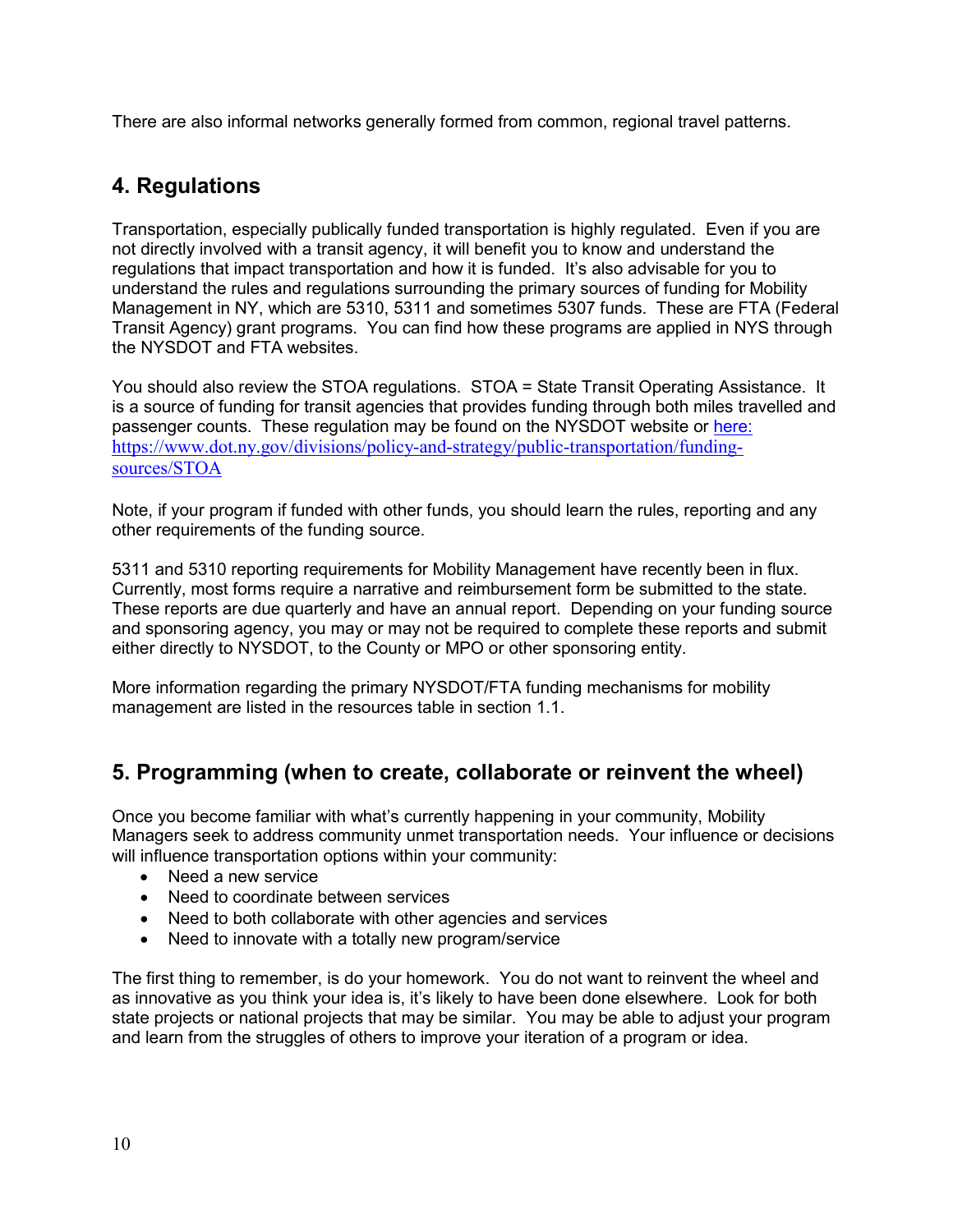From the first module of NCMM's What is Mobility management, they demonstrate that mobility managers may be tasked with working on an individual, systemic or both levels. How do you get started?

Basic steps to solve transportation issues:

- 1. Begin with an understanding of customers' transportation needs
- 2. Gain an understanding of the providers and their capacity and needs
- 3. Brainstorm solutions from the range of possible services
- 4. Engage partners in providing the solution in a coordinated manner
- 5. Empower customers to connect to the solution
- 6. Work with a network of partners to ensure solution is sustainable
- 7. Solicit customer feedback so the solution is useful
- 8. This is an addition to the seven original listed in the NCMM site, when possible calculate the *Return on Investment (ROI*). This is a good reportable and a documenting strategy to sustain the program (whether government, foundation or other funding).

("Mobility management basics", n.d.)

In addition, you must know the facts surrounding the transportation and if possible, political environment:

- A comprehensive knowledge of transportation resources in the area;
- An understanding of current and potential funding sources;
- Knowledge of customer eligibility criteria for specialized transportation services; and
- Basic knowledge of how transportation systems function.
- Has the community government (County, MPO, City, etc.) been supportive of transportation projects or what type of information will you need to provide to convince the governing bodies that the proposed project is worthwhile.

#### Tread lightly:

Non-profits, small volunteer groups, all serve niche markets and tend to be highly territorial. They struggle to support what they have and don't want to be lost or consumed in the interest of "efficiency". Respect their culture and offer to work with them, on their terms and then see how it may fit into your programming. This does not mean you accept all their requirements, if your program is providing them some funding, you can mandate reportables and expectations. But if they are not willing or able to provide the reportables, perhaps consider working with them at a different level that does not include financial support.

Mobility management is many times a patchwork of delicately stitched programs that come together to provide the quilt of transportation options for the community.

Reinventing the wheel: There will come a time that even with research, meetings, and trying to partner with other similar programs, it's discovered that the solution just won't work and it's time to make a better wheel that works for your community.

When that time comes, consider the following:

- Document the steps you take to develop the solution
- Whenever possible, create templates that will help others or your predecessor should you change positions
- Create benchmark evaluation times. For instance, build in a 6 month, 1 year and 2-year evaluation period to help determine program success or areas to improve.